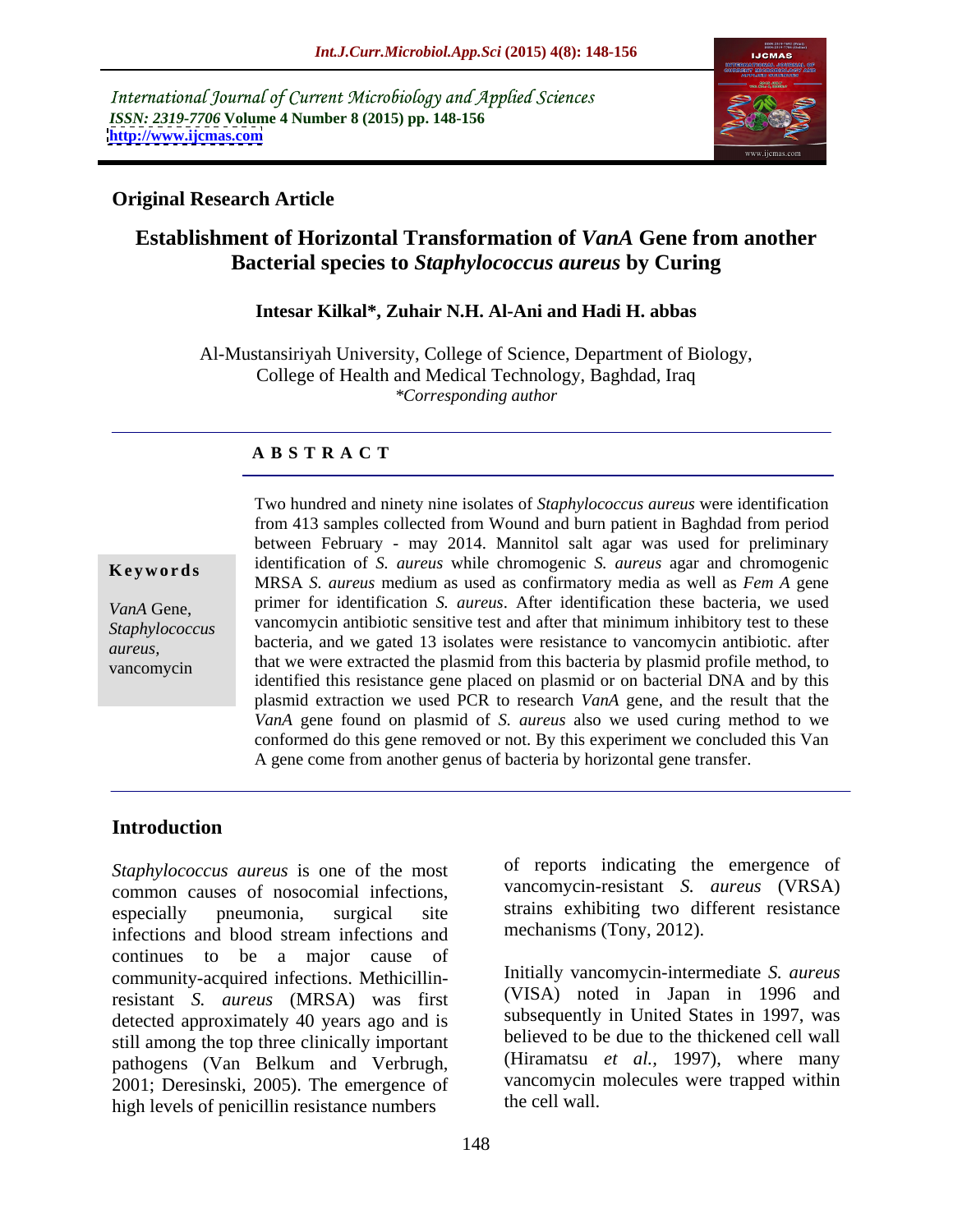The trapped molecules clog the It should be noted that these definitions are peptidoglycan meshwork and finally form a physical barrier towards further incoming strains of *S. aureus* that require increased vancomycin molecules 6. The second, noted concentrations of vancomycin to inhibit in United States in 2002 (Bozdogan, 2003) their growth into a single VRSA category among *S. aureus*, was identical to the mechanism seen in vancomycin-resistant

harbours the *VanA* operon, which contains five genes,  $Van S$ ,  $-R$ ,  $-H$ ,  $-A$  and  $-X8$ . But Tiwari and Sen have reported a VRSA which is *van* gene-negative (Tiwari and Sen, 2006). **Collection of samples** 

Subsequent isolation of VISA and VRSA isolates from other countries including patient suffering of wound and burn Brazil (*Oliveira et al.,* 2001), France (Poly *et al.,* 1998), United Kingdom (Howe *et al.,* 1998), Germany (Bierbaum *et al.,* 1999), India (Tiwari and Sen, 2006; Assadullah *et al.,* 2003), and Belgium (Pierard *et al.,* 2004) has confirmed that the emergence of

Approximately 5 years earlier, the Japanese had reported the first strain of *S. aureus* with reduced (or intermediate) susceptibility to vancomycin followed by 2 additional cases Mueller Hinton broth was prepared from the USA. according to the manufacture's instruction.

These earlier isolates were termed **Mannitol salt agar** Vancomycin Intermediate *Staphylococcus* 

Although additional cases have been culture media. reported from other countries, to date, no cases of either VISA or VRSA have been **1. Chromo agar TM MRSA** identified in Canada.

The definitions of VRSA and VISA are manufacture's instruction based on the results of laboratory testing which determine the minimum concentration 2. Chrom agar *S. aureus* of vancomycin that is required to inhibit the growth of *S. aureus* in a "test tube". This medium were prepared according to the

not universal and some countries lump all (Venubabu *et al.,* 2011).

*Enterococcus*. The source of the *VanA* gene isolated in<br>VRSA appears to have come from co-<br>Vancomycin resistant *Enterococcus faecium* infection with vancomycin resistant The source of the *VanA* gene isolated in VRSA appears to have come from coinfection with vancomycin resistant *Enterococcus* (VRE) (Tony, 2012).

# **Materials and Methods**

A total 413 samples were collected from infections in the same period.

### **Preparation of Culture Media**

### **Mueller-Hinton Agar Medium:**

these strains is a global issue. Mueller Hinton agar medium was prepared according to the manufacture's instruction.

### **Mueller-Hinton broth**

Mueller Hinton broth was prepared

### **Mannitol salt agar**

*aureus* (VISA). The medium was prepared according to the manufacturer's instruction chromogenic culture media.

### **1. Chromo agar TM MRSA**

This medium were prepared according to the manufacture's instruction

### **2. Chrom agar** *S. aureus*

manufacture's instruction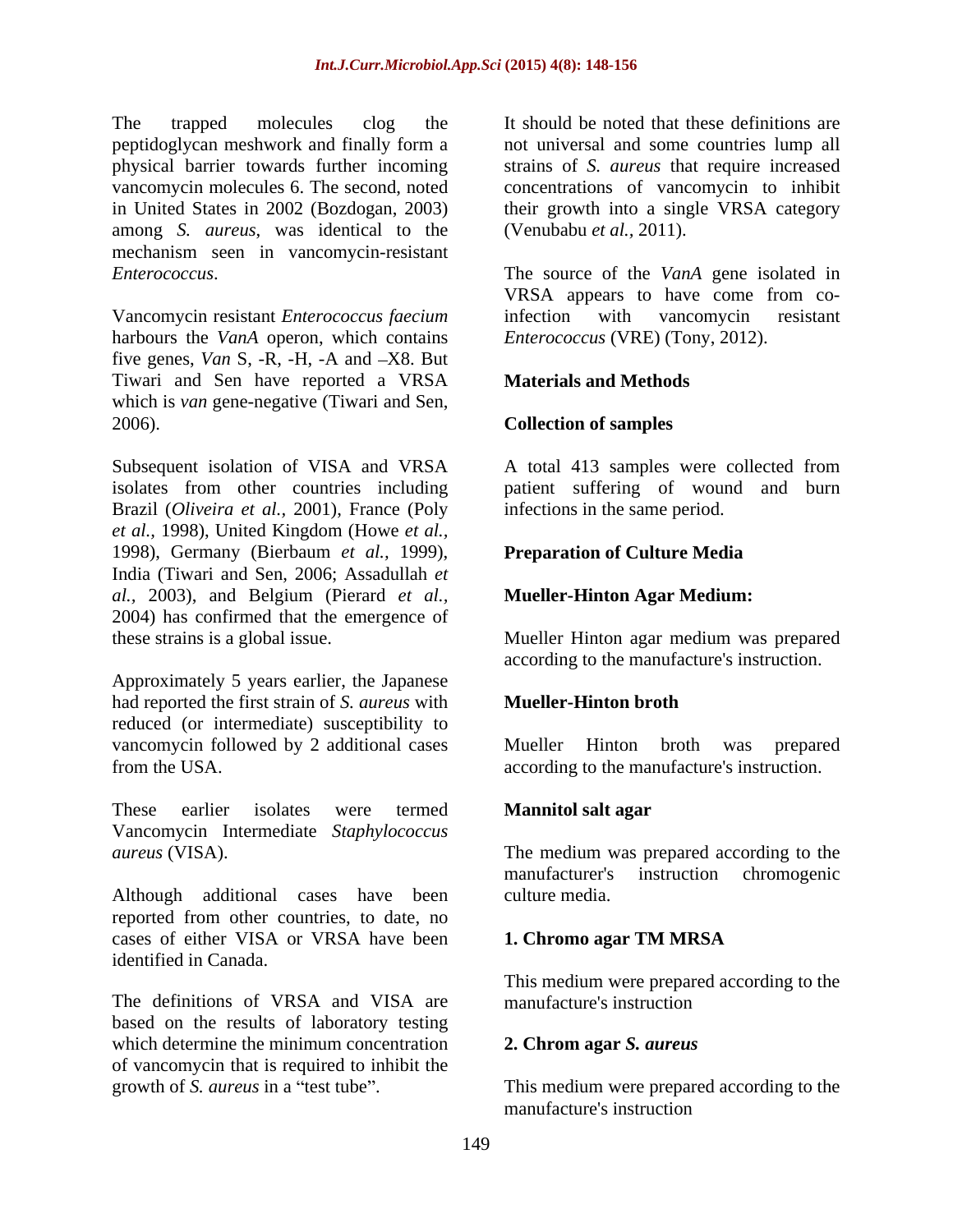This solution was prepared according to Baron *et al.* (1994) as follows**:**

was dissolved in 100 ml of DW. in this study were shown in table 1.

**Solution B**: Prepared by add 1ml of sulfuric acid to 100 ml of DW, add 0.05ml of **Results and Discussion** solution A to 9.95 ml of solution B and mix well and stored dark place until used, this **Preliminary tests of identification of** solution gives 1.5X10 cell\ml Staph aureus approximately.

at final concentration of 10 mg/ml according to Clinical Laboratory Standard Institute

This solution was prepared to isolate plasmid DNA from Enterococcus according

# **Lysozyme**

This solution was prepared at final

depending of manufacturer's instruction by dissolving the lyophilized product in sterile

**McFarland standards solution** deionized water after spinning down briefly. Working primer solution was prepared by diluting with deionized DW.

**Solution A**: 1.175 gm of Barium chloride procedure of each primer. The primers used The final picomoles depended on the

# **Results and Discussion**

# *Staph aureus*

**Antibiotic stock solutions** Stock solution of Vancomycin was prepared department, the other were collected from The isolates of *S. aureus* used in this study 299 were collected from different source, 70 isolates obtained from Microbiology burn and wound infections.

(CLSI) (CLSI, 2011). Saving of effort and time the policy of this **Plasmid Profile test solutions** mannitol salt agar medium to isolate and Plasmid Profile test solution prepared cause fermentation of mannitol and change according to Stephenson *et al.* (2003). the color of colonies to yellow, it can be said **Plasmid DNA-Extraction solution** longer of value in this process. study was (going direct to aim), so we used identify *Staph aureus* since *Staph aureus* that classical biochemical reaction is no longer of value in this process.

### **Confirmative tests for** *S. aureus*

to Klaenhammer (1984). The confirmative tests for *S. aureus* were **Enzymes** *aureus* colonies on chromogenic *S. aureus* solely depended on the appearance of *S.*  agar and chromogenic MRSA.

concentration of 1 mg\ml by dissolving chromogenic MRSA. The result obtained 0.001 gm of lysozyme enzyme powder in 1 from this experiment showed that all ml of TE buffer. bacteria l colonies appeared on mannitol salt **Preparing of the primers** confirmative media. As well as the 70 Oligonucleotide primers were prepared Microbiology department were also grow on All *S. aureus* isolates were cultured on chromogenic *Staphylococcus* agar and agar as *S. aureus* were grown on both isolates obtained from the collection from this confirmative medium.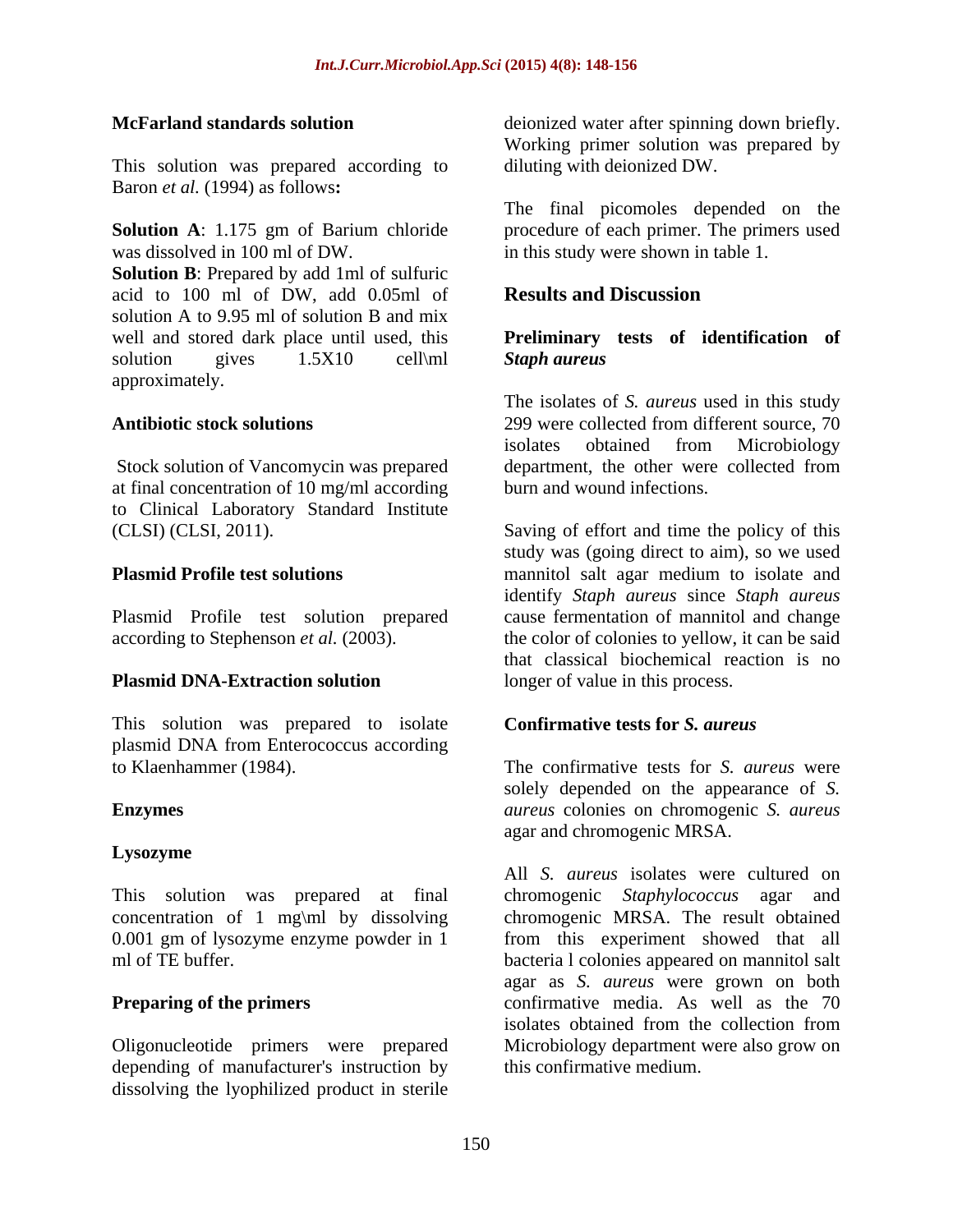The colonies of *S. aureus* on both confirmative media as moderate raised pink colonies due to the hydrolysis of *of S. aureus* according to Kariyama *et al.* chromogenic substrates including in media. (2000). Further, it is a clear from results one of the advantages of MRSA chromogenic media is to differentiate<br>methicillin resistance S. *aureus* from other, methicillin resistance *S. aureus* from other, hand, on the other chromogenic media on this medium 135 isolates of *S. aureus* which were used throughout this section of were methicillin resistant. The research had proved to be a real able to

The result obtain from this experiment were shown in table 2. In this table *S. aureus*

almost equal isolation percentage of *S. aureus* were at equal level and that gives as *aureus* from both sources(burns and the opportunity to select any one of these wounds) were recorded (72.39%). MRSA tests to be the gold test for diagnosis and isolation percentage (60.7% from 135 isolates of MRSA) recorded from burn infections higher than wound infection A screening test for ability of *S. aureus* (39.3% from 135isolates of MRSA) (Table isolates to resistant the action of vancomycin 2). antibiotic was detected grossly by used the

these result were in agreement with Abd alameer (2009) who showed the rate isolation of MRSA was 33% from burns, but were compared to CLSI (2011), as far as *S.*  disagreement with VRSA isolation that was all of isolates sensitive to vancomycin and experiment showed that (9.6 %) 13 isolates also our results were agreed with Al- Oubaidy (2012) who recorded an isolation rate of *S. aureus* of 56%. While their result were far way from matching with Emran *et* **Determination the Minimum Inhibitory** *al.* (2012) who reported the VRSA percentage was 12% (24/200 isolates) of *S. aureus.* 

Other result for confirmation of diagnosis of *S. aureus*, vitek 2 system and PCR technique used (*fem A* gene" house keeping gene") the clearly that all isolates of *S. aureus* previously identified preliminary test were confirmed to be *S. aurus*, the result of PCR The result present in this study have a good amplification study indicted clearly that the agreement with Anvari *et al.* (2012) who band of *femA* gene appeared on gel located

at size of 450 bp. this location same to be that typical location for house keeping gene obtained in this study that aim of this section of research had been full filed, this on one diagnosis and identification *staphylococcus* in general in particular.

consisted 72% of all isolates from both source of isolation (burns and wounds). Study that all confirmative tests used to It is obvious from the results obtained in this confirmed the diagnosis of the species of *S.*  identify *S. aureus.*

disc diffusion method.

In this method diameters of inhibition zones *aureus* is consider the result of this were resistance to vancomycin 90% were sensitive to vancomycin.

### **Determination the Minimum Inhibitory Concentration for Vancomycin antibiotic of Enterococcus and** *S. aureus*

result of all confirmative test have indicated *S. auerus* which range from 64 to 512 µg the *S. aureus* 13 isolates show a value of MIC range from 64-512  $\mu$ g /ml and the picture of resistance was observed in which summarized the result MIC determination of  $\mathrm{m}$ .

showed MIC result were 128 µg/ml. MIC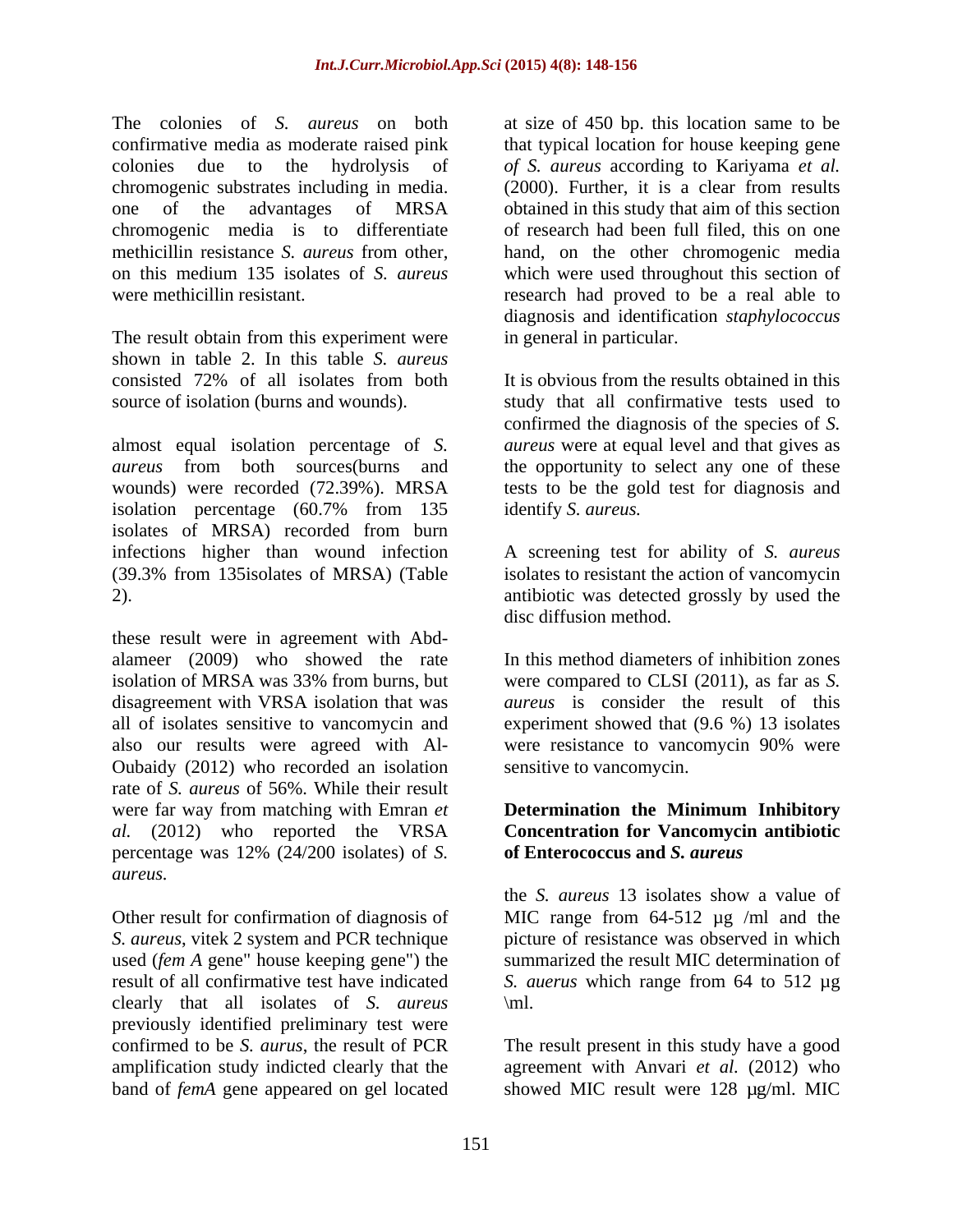result agreement with Azimian *et al.* (2012) which show MIC for all your isolates 512

more than 10 Kb. While 3 isolates were *al.* (2010). contain two plasmids one of 5 Kb and other of 7 Kb and lastly, one isolate contain two

isolates of *S. aureus* contain *Van A* gene carried on plasmids and the bands localized

value of one isolate was 512  $\mu$ g/ml and this on local 733 bp (Figure 3) and this local agreement with Al-Talib *et al.* (2009).

µg\ml. The result of the present study indicated The results of the present study have been Vancomycin is a plasmid born character. revealed that all isolates of *S. aureus* This assumption conformed by the curing obtained in this study contained plasmids method in which both members of genus regardless the number of plasmids 3 isolates staph. aurus and genus Enterococcus lost contain one plasmid of size 7 Kb, one isolate liability for vancomycin resistance after contain plasmid of 5Kb, two isolates contain being curing as indicated by figure 5 and 2 plasmid one of size 7 Kb and other of size these results were in agreed with Ambrina *et*  clearly that resistance of antibiotic *al.* (2010).

plasmids one 7Kb and other of more than 10 plasmid inter or intra generic of genus Kb. These results were agreed with Fred *Enterococcus* or genus staphylococcus in (2008) and Marck (2015). our view, the *E. faecalis or E. faecium* may We used *Van A* gene primer to research this concluded that the movement of plasmid of gene in plasmid extracted from this bacteria eresistance is coming from the large pool to and the gel electrophoresis showed all 13 the smallest one and in this case is from In an effort, to track the movement of the be the source of resistance of vancomycin *Enterococcus* to *Staphylococcus*.

**Table.1** Oligonucleotide primers sequences used for PCR amplification of *VanA* and *FemA* genes **general** 

| Genes | Sequence $(5'$ to $3')$                            | <b>Size</b><br>,,,,        | References |
|-------|----------------------------------------------------|----------------------------|------------|
|       | F: GGGAAAACGACAATTGC                               | 722                        |            |
| VanA  | R: GTACAATGCGGCCGTTA                               | 799                        |            |
| tem   | F- CGATCCATATTTACCATATCA<br>R-ATCACGCTCTTCGTTTAGTT | $\Lambda$ $\Gamma$<br>-430 |            |

|               |             |                                                                                                | <b>Rate of isolation</b> |           | Number and     |      |                                                               | $\mu$ rate Number and rate      |
|---------------|-------------|------------------------------------------------------------------------------------------------|--------------------------|-----------|----------------|------|---------------------------------------------------------------|---------------------------------|
|               |             | Type of Number Number<br>isolates of $\begin{array}{c}$ Number<br>of $\begin{array}{c}$ Number |                          |           | MRSA           |      | <b>VRSA</b>                                                   |                                 |
|               | samples     | <i>aureus</i>                                                                                  | typically                | / totally | typically      |      | $\left  \right $ totally $\left  N \right $ typically totally |                                 |
| <b>Burn</b>   | $\vert$ 232 | 162                                                                                            | 54.18                    | 39.22     | $82 \mid 60.7$ | 19.8 | 4.9                                                           | $\overline{1}$ $\overline{0}$   |
| wound         | 181         | 137                                                                                            | 45.82                    | 33.17     | $53 \mid 39.3$ | 12.8 | 3.0                                                           | $\overline{1}$ . $\overline{2}$ |
| account $ 41$ |             | 299                                                                                            | 100                      | 72.39     | 100<br>13      | 32.6 | $13 \mid 8.5$                                                 |                                 |
|               |             |                                                                                                |                          |           |                |      |                                                               |                                 |

**Table.2** *S. aureus* isolates; numbers and isolate rate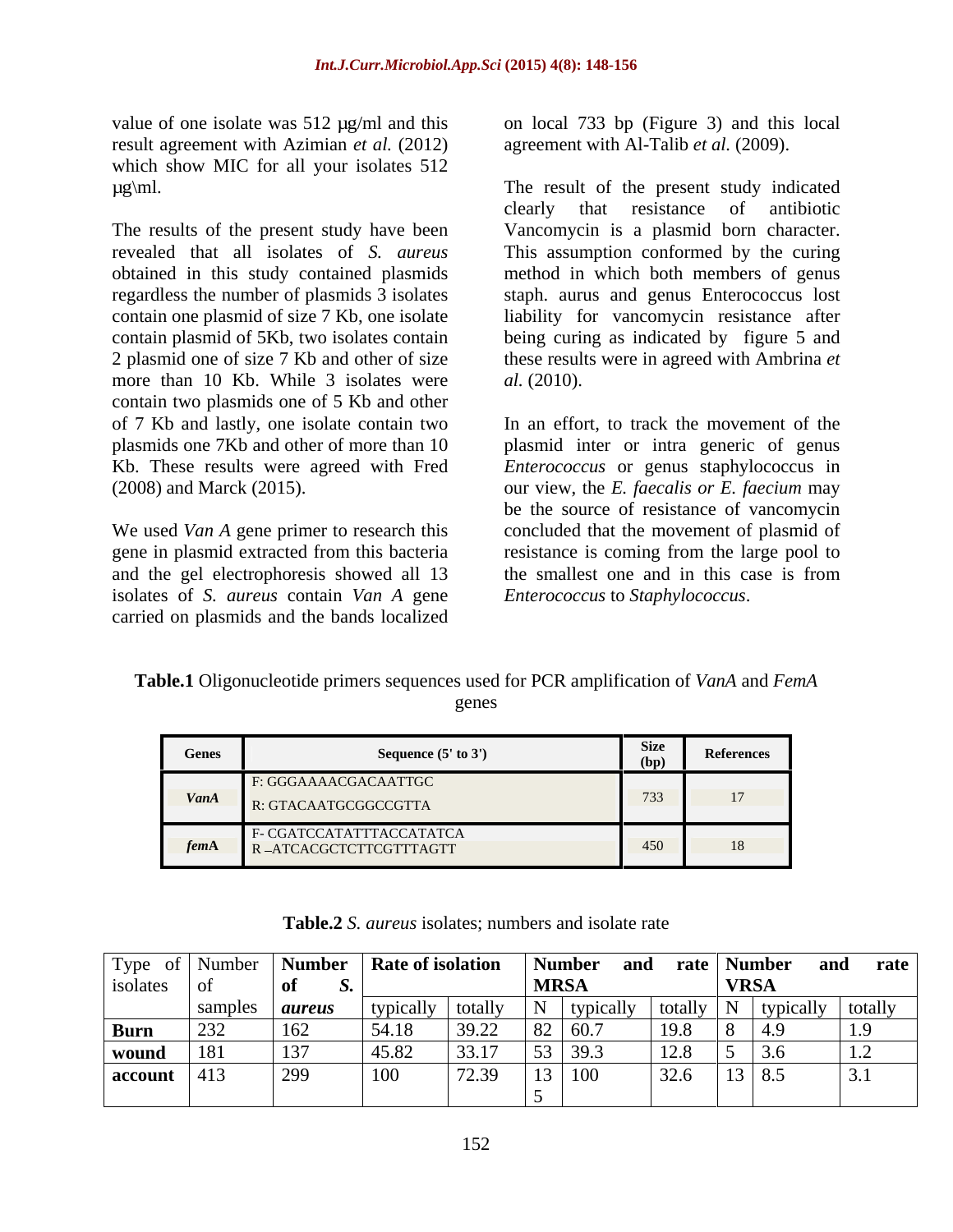**Figure.1** Agaros gel electrophoresis of *femA* gene (bp amplification) for *S. aureus* (lane M100 bp DNA ladder)



Lane 1(S64) Lane 2(S70) lane 3 (S41)lane 4(S31) lane 5(S66) lane 6 (S58)lane 7M100 lane 8(S43)lane 9(S8) lane 10(S2) lane 11(S72) lane 12(S56) lane 13(S69)

**Figure.2** Plasmid content for some isolates of *S. aureus*

|                                   | M | 41           | 27 | $3^{\circ}$  | $\overline{4}$ | $5^{\circ}$ | 6 | 7 8 | $\overline{9}$ | 10 M |  |
|-----------------------------------|---|--------------|----|--------------|----------------|-------------|---|-----|----------------|------|--|
| <b>10 kb</b>                      |   |              |    | <b>11 kb</b> |                |             |   |     |                |      |  |
| $7$ kb<br>6 kb<br>5 <sub>kb</sub> |   | <b>STATE</b> |    |              |                |             |   |     |                |      |  |
|                                   |   |              |    |              |                |             |   |     |                |      |  |

**Figure.3** Agaros gel electrophoresis *Van A* gene (733 bp amplification) for *S. aureus* (lane M100 bp DNA ladder)



Lane 1(S64) Lane 2(S70) lane 3 (S41)lane 4(S31) lane 5(S66) lane 6 (S58)lane 7M100 lane 8(S43)lane 9(S8) lane 10(S2) lane 11(S72) lane 12(S56) lane 13(S69)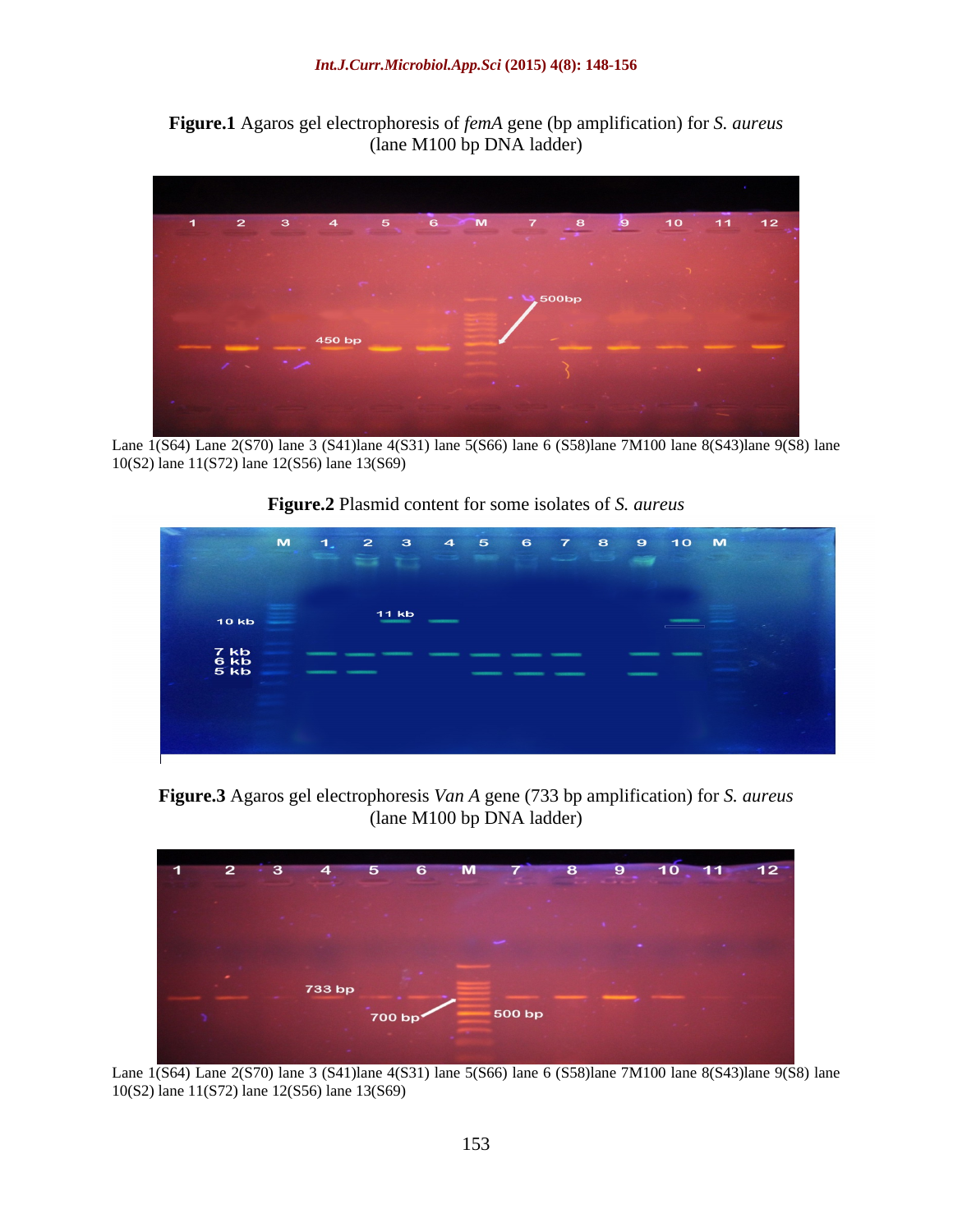



Lane 1(S64) Lane 2(S70) lane 3 (S41)lane 4(S31) lane 5(S66) lane 6 (S58)lane 7M100 lane 8(S43)lane 9(S8) lane 10(S2) lane 11(S72) lane 12(S56) lane 13(S69)



**Figure.5** Lost plasmid content from VRSA after curing experiment

Lane 1(S64) Lane 2(S70) lane 3 (S41)lane 4(S31) lane 5(S66) lane 6 (S58)lane 7M100 lane 8(S43)lane 9(S8) lane 10(S2) lane 11(S72) lane 12(S56) lane 13(S69) 1.5% agarose,70 vol. for 60 min

(citrus seninsis) peel extracts on the

**References** University/College of Science.

Abd-alameer, M.A. 2009. Effect of orange genotypic characterization of viability of antibiotic resistance *S*. The produced by methecillin resistant *aureus* isolated from burn and post—<br>*Staphylococcus aureus*. Al*aureus* isolated from burn and post— *Staphylococcus* aureus. Aloperative wound infection in Mustansiriyah University/College of Baghdad city. Al-Mustansiriyah Al-Oubaidy, S.A. 2012. Phenotypic and genotypic characterization of aminoglycoside modifying enzymes produced by methecillin resistant *Staphylococcus aureus*. Al- Science.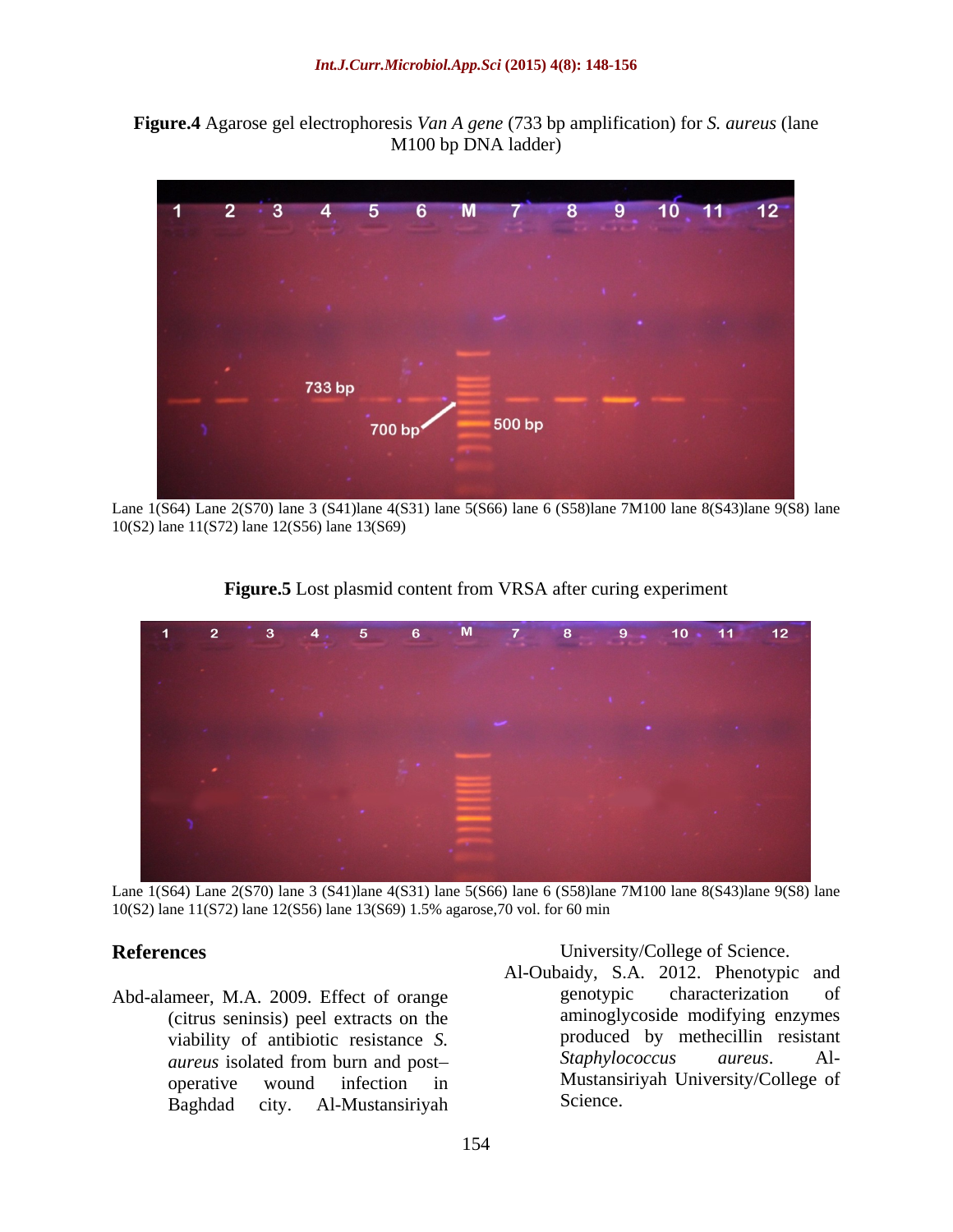- Al-Talib, H., Yean, Y.C., Al-Khateeb, A., pentaplex PCR assay for the rapid *Microbiol.,* 9: 113.
- Ambrina, K., Mustafa, K., Syed, F.H., Wasi,
- Anvari, M., Ranji, N., Khoshmaslak, F.
- Assadullah, S., Kakru, D.K., Thoker, M.A., Iran: A systematic rev<br>Bhat, F.A., Hussain, N., Shah, A. Bacteriol., 1(2): 53–61. Bhat, F.A., Hussain, N., Shah, A. 198. *Infect. Dis.*, 1(2): 775–778.
- 
- Baron, E.J., Peterson, L.R., Fine gold, S.M. 1994. Bailey and Scott's diagnostic  $602$ .<br>microbiology, 9<sup>th</sup> edn. Mosby co., St. Kariyama, I
- Bierbaum, G., Fuchs, K., Lenz, W., Szekat, susceptibility to vancomycin in
- Habsah, H., Kirnpal-Kaur, B., Al- Browne, F.A., Appelbaum, P.C. Jashamy, K., Manickam, R. 2009. A detection of methicillin-resistant Staphylococcus aureus strain *Staphylococcus aureus* and Panton- isolated at the Hershey Medical Valentine Leucocidin. *BMC*  Center. *J. Antimicrobial Chemother.,* Bozdogan, B.U., Esel, D., Whitener, C., 2003. Antibacterial susceptibility of vancomycin-resistant *Staphylococcus aureus* strain  $52: 864 - 868.$
- A. 2010. Antimicrobial susceptibility antimicrobial susceptibility testing. patterns and identification of plasmid *Twenty-First Inform. Suppl.,* 31(1): borne methicillin resistant CLSI, 2011. Performance standard for  $90 - 96.$
- *Staphylococcus aureus*. *Am. Eur. J.* Deresinski, S. 2005. Methicillin-resistant *Agric. Environ. Sci.,* 7(2): 139 145. *Staphylococcus aureus*: an evolution, 2012. Antibacterial susceptibility of Odyssey. *Clin. Infect. Dis.,* 40: 562 three vancomycin-resistant 73. epidemiologic and therapeutic 73.
- *Staphylococcus aureus* strain Emran, A., Ahmadreza, Z., Mohammad, R., isolated from Northern part of Iran. Mahboobeh, N. 2012. High-level *J. Pure. Appl. Microbiol.,* 6(2): 671 675. *Staphylococcus aureus* (VRSA) in Vancomycin- Resistant Iran: A systematic review. *J. Med. Bacteriol.,* 1(2): 53–61.
- 2003. Emergence of low level Fred, C.T. 2008. Vancomycin resistance vancomycin resistance in MRSA. *Staphylococcus aureus*: A perfect but Indian. *J. Med. Microbiol.,* 21: 196 geographically limited strom. *J. Clin. Staphylococcus aureus*: A perfect but *Infect. Dis.,* 1(2): 775–778.
- Azimian, A., Havaei, S.A., Fazeli, H., Hiramatsu, K., Hanaki, H., Ino, T., Oguri, Naderi, M., Ghazvini, K., Mirab, Samiee, S. 2012. Genetic Methicillin-resistant *Staphylococcus*  characterization of a vancomycin-*aureus* clinical strain with reduced resistant *Staphylococcus aureus* isolated from respiratory tract of a Chemother., 40: 135–136. Y.T., Tenover, F.C.1997. susceptibility. *J. Antimicrob. Chemother.,* 40: 135–136.
	- hospitalized patient in a university Howe, R.A., Bowker, K.E., Walsh, T.R., hospital in north east of Iran. *J. Clin.* Feest, T.G., Mac-Gowan, A.P. 1998. *Microbiol.,* 50(11): 3581–3585. Vancomycin-<br>
	Vancomycin-Vancomycin- resistant *Staphylococcus aureus*. *Lancet,* 35: 602.
	- microbiology, 9<sup>th</sup> edn. Mosby co., St. Kariyama, R., Mitsuhata, R., Chow, J.W., Louis. Clewell, D.B., Kumon, H. 2000. C., Sahl, H.G. 1999. Presence of assay for surveillance isolates of *Staphylococcus aureus* with reduced vancomycin-resistant *Enterococci*. *J.*  Simple and reliable multiplex PCR *Clin. Microb., 38: 3092-3095.*
	- Germany. *Eur. J. Clin. Microbiol.* Klaenhammer, T.R. 1984. A general method *Infect. Dis.*, 18: 691–696. **For plasmid isolation in** *Lactobacilli*.